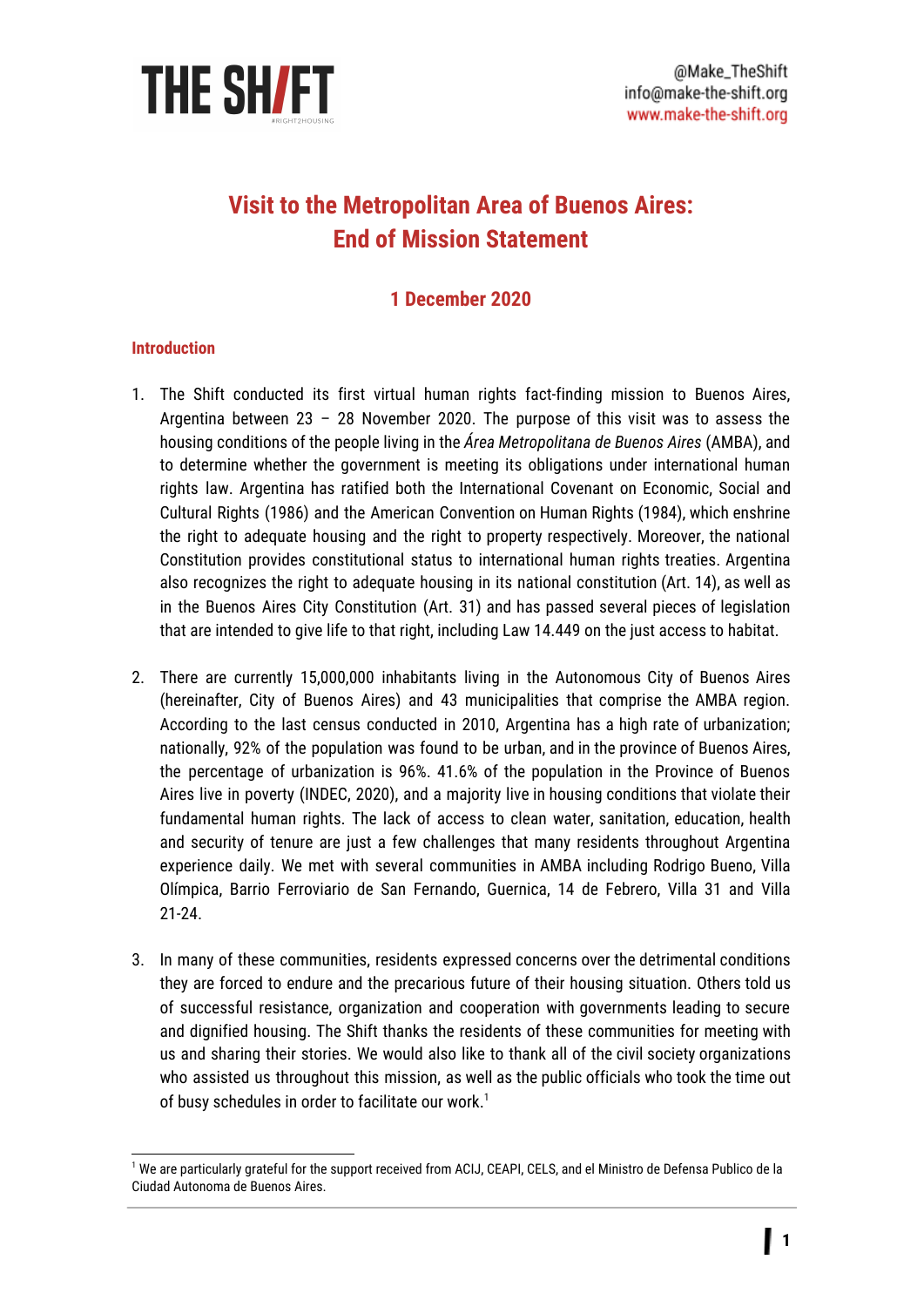

4. The following statement represents The Shift's preliminary findings and recommendations. Due to the urgency of the concerns identified as well as the COVID-19 context, we have focussed on the most pressing human rights issues confronting the residents of AMBA. A final report covering a broader range of issues will be released in early 2021.

#### **Speculation and Inequality in AMBA**

- 5. Inequality is a central feature of housing conditions in AMBA. While this can be traced well into Argentina's history, in recent years it intensified under President Macri who allowed private markets to dictate housing policy and lowered public investment in housing. This not only gave rise to land and housing speculation, it also pegged rents and mortgages to rising inflation and failed to provide legal protections for poor, low-, and moderate-income households. The former UN Special Rapporteur on the right to housing, Raquel Rolnik (2012), as well as the UN Committee on Economic, Social and Cultural Rights (2018) identified intense speculation in land and housing as a significant barrier to realizing the right to housing in Argentina and a driver of housing inequality.
- 6. With the ongoing use of land and housing for speculation, Buenos Aires has seen an unrelenting proliferation of new luxury housing intended for tourists, investors and the affluent, putting more pressure on housing costs in Buenos Aires and increasing the number and size of informal settlements and land occupations. We were shocked to learn that, according to official records, there are approximately 140,000 empty homes in the city of Buenos Aires [\(CABA,](https://www.buenosaires.gob.ar/sites/gcaba/files/informe_mesa_de_estudio_de_viviendas_vacias.pdf) 2019). Meanwhile, with 8,000,000 living below the poverty line in the province of Buenos Aires, those with few resources live in grossly inadequate housing conditions, often without basic services like electricity and water and generally outside of the city (INDEC, 2020).
- 7. The Government's hands-off approach to housing privileges property owners at the expense of tenants in formal and informal rental markets. For example, the government imposes no capital gains tax on property allowing the owner to benefit from any increases in land value, whereas the lack of sufficient regulatory or protective legislation for tenants, particularly those residing in the informal rental market, means they are required to pay ever increasing rents and are always under the threat of eviction.
- 8. To make matters worse, rather than using public lands to address acute housing needs, we learned that the city of Buenos Aires and the departments in the Metropolitan area have been selling their lands to private developers, at times below market value, for projects, like "gated communities" that will not benefit disadvantaged households. Not only does this contribute to rising speculation in the housing market, it also reduces land available for low-income communities, deepening the housing crisis and resulting in an increase in squatting and occupations of private properties. This only serves to increase tensions between low-income communities and land owners, sometimes even resulting in violence and intimidation.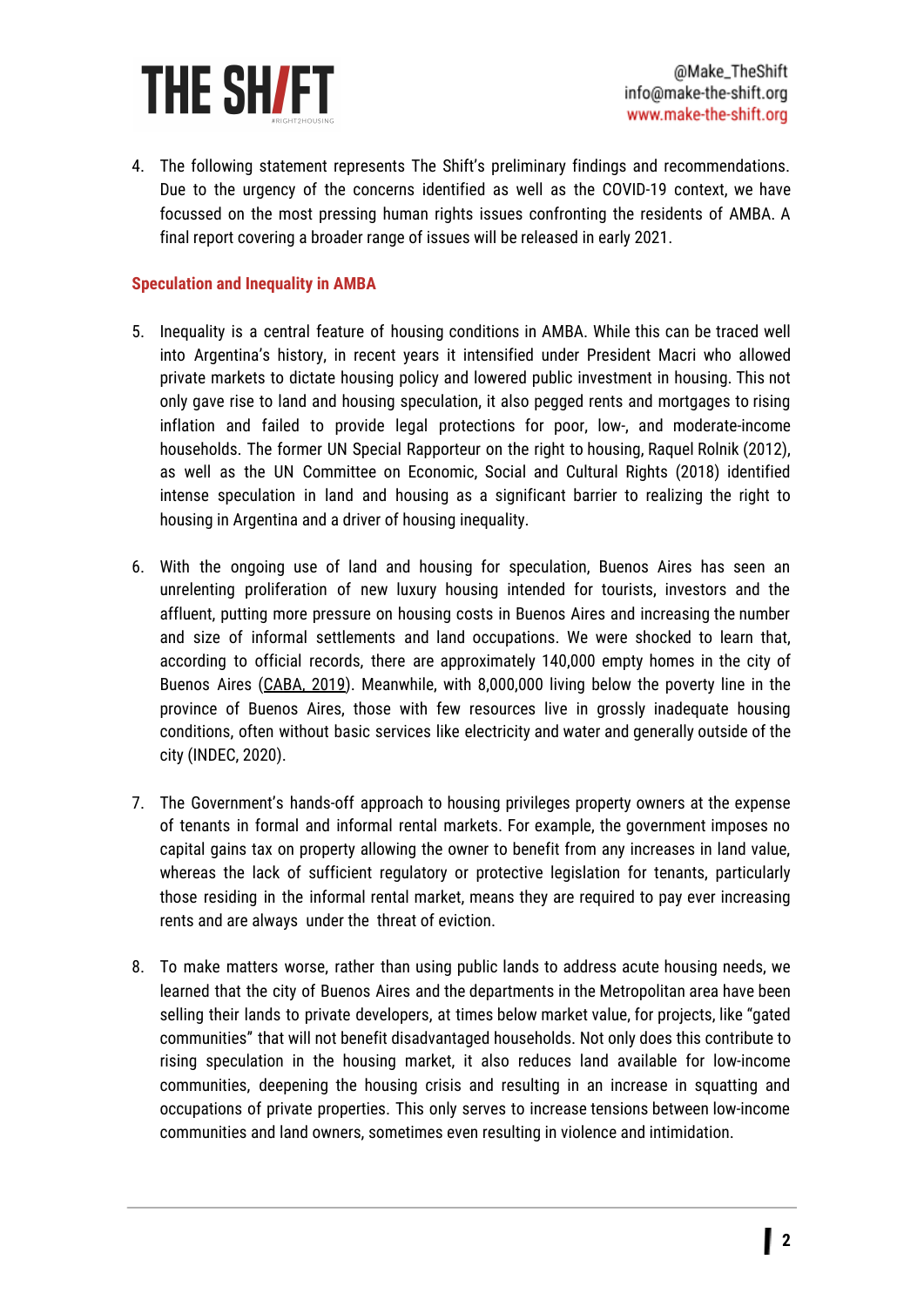

- 9. Though Argentina is not one of the most unequal societies in the world, the top 10% of the country's population controls 40% of the wealth of the country compared to just 17% by the bottom 50% (World Inequality Database, 2019). Much of this wealth is derived through land and housing speculation. Socio-economic inequality of this nature produces conditions of unrest, protest and conflict as seen in countries around the world including Chile, Hong Kong, Lebanon and Nigeria.
- 10. **We were pleased to learn that in 2021 the National Congress intends to pass a one-time wealth tax, a portion of the revenues from which will be directed toward affordable housing and upgrading of informal settlements. A 'solidarity' tax will also be imposed on certain foreign purchases, and a portion of the revenues will be invested in low-income or social neighbourhoods. We also encourage the City of Buenos Aires to further develop its proposal to implement a vacant housing tax in an effort to curb speculation and increase financing for the development of social housing. These are important steps. The national Government must also acknowledge that the country is in the midst of a housing crisis and that to address it will require the adoption of a national plan of action that is consistent with the governments of Argentina and Buenos Aires' international and domestic human rights obligations, including obligations to ensure non-discrimination and equality between women and men. We direct both governments to the report of the UN Special Rapporteur on the right to housing on human rights-based housing strategies.**

#### **Evictions and Forced Evictions**

- 11. We remind all governments in Argentina that under international human rights law, forced evictions are a gross violation of human rights and are never justified, and that evictions into homelessness are strictly forbidden (CESCR General Comment 7, 1991). "Stay Home" orders such as those imposed by governments in Argentina demonstrate an understanding that during this pandemic, eviction may in fact be a death sentence. Despite this, The Shift observed that evictions and forced evictions continue to take place in AMBA, threatening the lives of thousands of families and individuals.
- 12. We commend the Government of Argentina for issuing Decree 320 on 12 March 2020, aimed at addressing the health and socio-economic crisis caused by COVID-19 and which includes a moratorium on evictions in the informal and formal sectors, set to expire on 31 January 2021.
- 13. It is our understanding, however, that Decree 320 was not accompanied with sufficient public awareness raising campaigns, therefore it was often ignored by landlords, allowing extrajudicial evictions to continue to occur, in particular, within the informal rental sector. We met with several residents in informal settlements who had been evicted from their rental units, citing they did not have formal contracts or recourse to prevent the eviction. Some of these tenants indicated that they had experienced violence and intimidation from their landlords, compelling them to self-evict.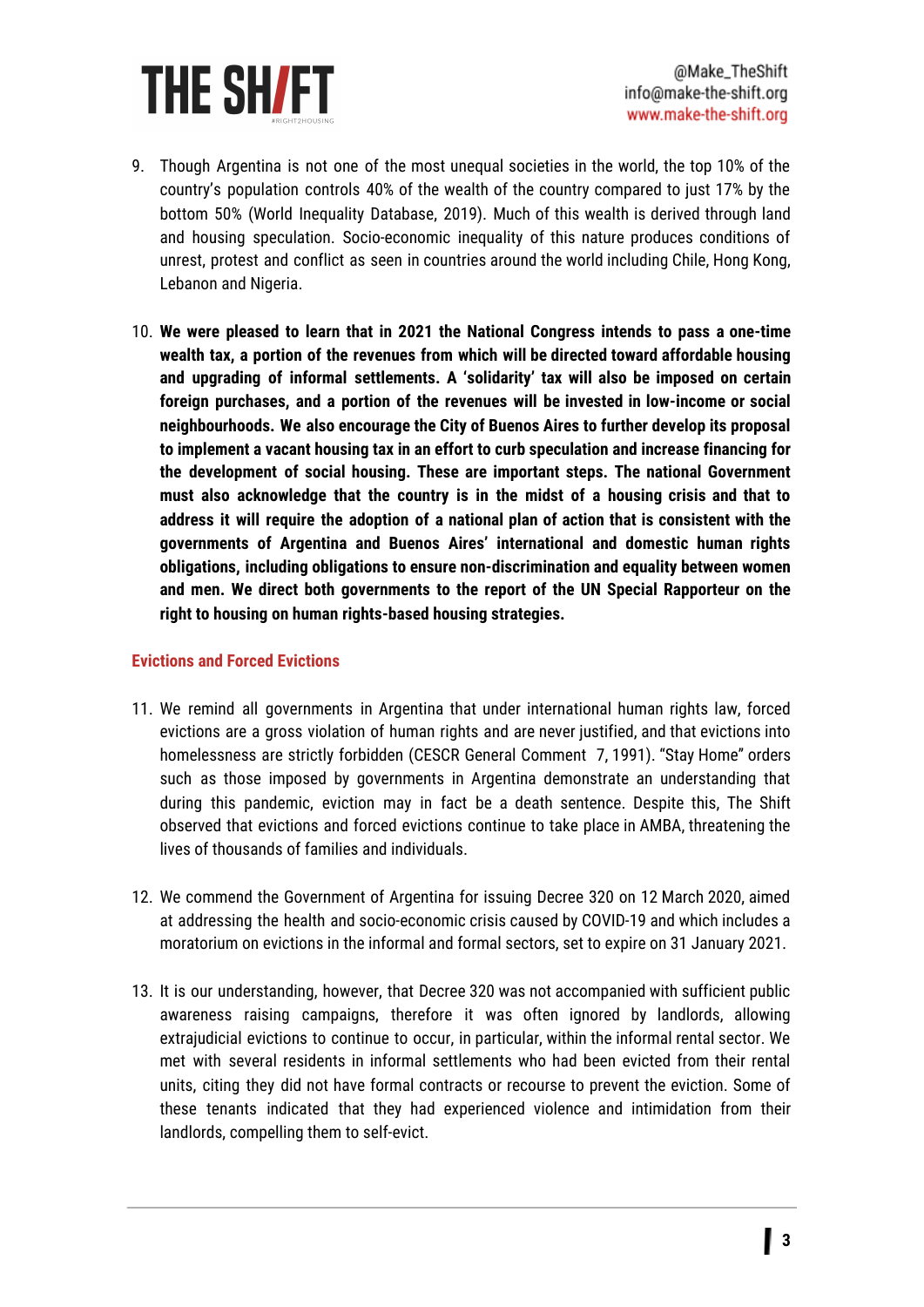

- 14. The most shocking forced eviction to have taken place during the pandemic was that of the Community of Guernica, which occurred in the early hours of Thursday, 28 October 2020, when 4,000 police officers, helicopters and water tanks stormed a camp of 1,400 families. According to reports, the eviction proceeded after a breakdown in negotiations between the residents and the provincial governments.
- 15. Many of the residents of Guernica, who were clearly traumatized, spoke with us about the brutal violence they experienced during the forced eviction, some having lost all of their possessions as a result. It is our understanding that while some families were offered alternative accommodations, most were left homeless with nowhere to go. Others spoke to us of being offered shelter spaces that were dangerous, violent, lacked freedom of movement and were subjected to work in order to 'pay' for their stay.
- 16. We understand that the community of Guernica, for the most part, remains united and organized despite this forced eviction. **In order to address the harm inflicted on them, the Government of Buenos Aires province and Partido de Presidente Peron must recognize their human rights claims, and negotiate with them as a community in order to ensure that they are urgently relocated to an acceptable plot of land that has access to services, including water and electricity, within the Department.**
- 17. **Governments in Argentina and AMBA must declare an end to all forced evictions or displacement of informal settlements. In order to do so effectively, they must also ensure necessary resources are available, including to monitor and prevent extrajudicial evictions.**
- 18. **All levels of government must ensure necessary resources are available in order to monitor and prevent evictions of those tenants renting in the informal market, including tenants in informal settlements. In the case of informal settlements, the City of Buenos Aires could utilize the information gathered through RENABAP and work jointly with the Ministry of Public Defence (***Ministerio Público de la Defensa***) to establish local human rights monitors to register tenants and ensure compliance with tenancy rules as well as the current eviction moratorium.**

#### **Homelessness**

- 19. Under international human rights law homelessness is a prima facie violation of the right to housing and triggers right to life concerns (CESCR General Comment 4, 1991; HRC General Comment 36, 2019). According to a census conducted by the Public Ministry of Defense in 2019, there were approximately 7,250 people reported to be experiencing homeless in the City of Buenos Aires and thousands more are living in precarious housing situations.
- 20. We are particularly alarmed by the disproportionate representation of LGBTQI+, particularly transgender persons, in the homeless population of Buenos Aires. In 2016 it was reported that 65.1% of the city's transgender population was living in precarious housing or was at imminent risk of homelessness, a figure that is on the rise.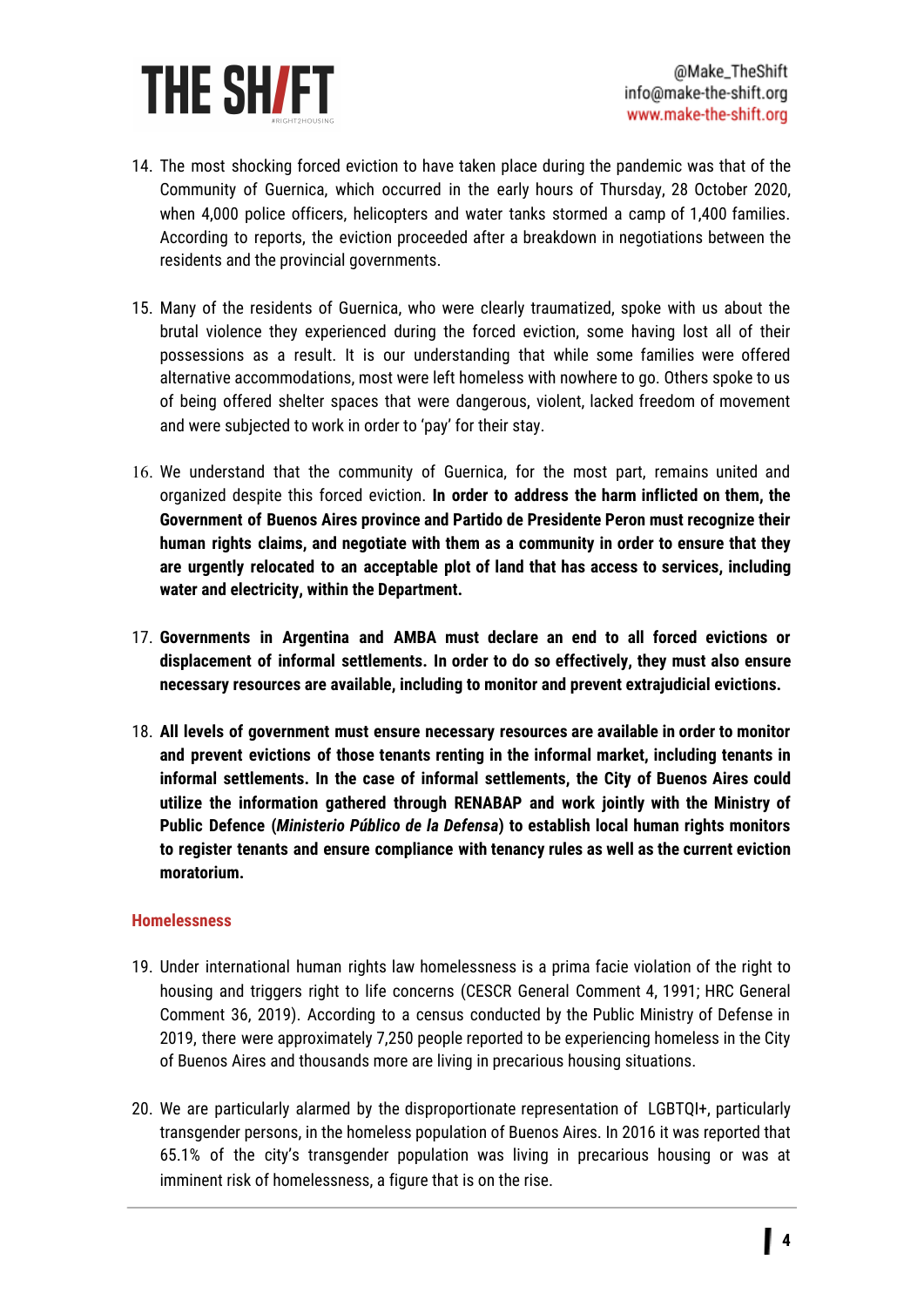

- 21. It is widely accepted that those experiencing homelessness are the most vulnerable to contracting the coronavirus; the lack of shelter makes it impossible to comply with stay-at-home orders, lacking access to adequate water or sanitation means they cannot wash their hands, nor can they practice physical distancing, particularly in congregate settings like overcrowded homeless shelters.
- **22. The City of Buenos Aires provides programs to those living in homelessness including an emergency hotline, shelter space, a street outreach team, and subsidies for hotels. We commend the City for the steps taken to address the needs of those living in homelessness, but increased action must be taken to ensure permanent housing, particularly in the context of the pandemic.**
- **23. The City of Buenos Aires and the municipal governments of AMBA, with the support of the provincial and national governments, must ensure shelters are only a short term measure and create an environment of trust and dignity for its residents. They must also ensure sufficient safety measures are in place to prevent the spreading of COVID-19.**

#### **Informal Settlements, Tomas and Villas**

- 24. Informal settlements must be understood from two fundamental premises. On the one hand, they are systemic human rights violations brought on by the failure of governments to secure the right to housing, depriving residents a life of security and dignity. On the other hand, they are a powerful expression of communities coming together to claim their right to housing, through the creation of homes, culture and community life in the most adverse of circumstances. The informal settlements we visited in Argentina<sup>2</sup> are the embodiment of this striking duality.
- 25. In the national context, as well as in AMBA, informal settlements and the occupation of abandoned lands to secure the right to housing are a grassroots response to the government's failure to address the housing, unaffordability, and homelessness crisis experienced by middle to low income communities. Informal settlements manifest at times as an organized and political response to secure the right to housing and address the inequalities created by speculative housing and land markets aimed at the upper-middle and elite population. As of 2018, there are 1,340 informal settlements across AMBA that house 1,203,000 people; this accounts for roughly 8.2% of the region's population (Techo, 2018).
- 26. We were astounded by the level of organization found in most informal settlements we visited, particularly as a response to the pandemic. We understood that many informal settlements, in the absence of government support, organized to move forward sanitary, social and economic programs to meet the needs of their communities. These included food banks, health services in coordination with volunteer medical staff, clothing drives, support

<sup>&</sup>lt;sup>2</sup> We visited the informal settlements of: Rodrigo Bueno, Barrio Ferroviario de San Fernando, 14 de Febrero, and we spoke to residents from la toma de Guernica, Villa 31, Vila 20, Villa 21, Villa Palito, Barrio Playon de Chacarita.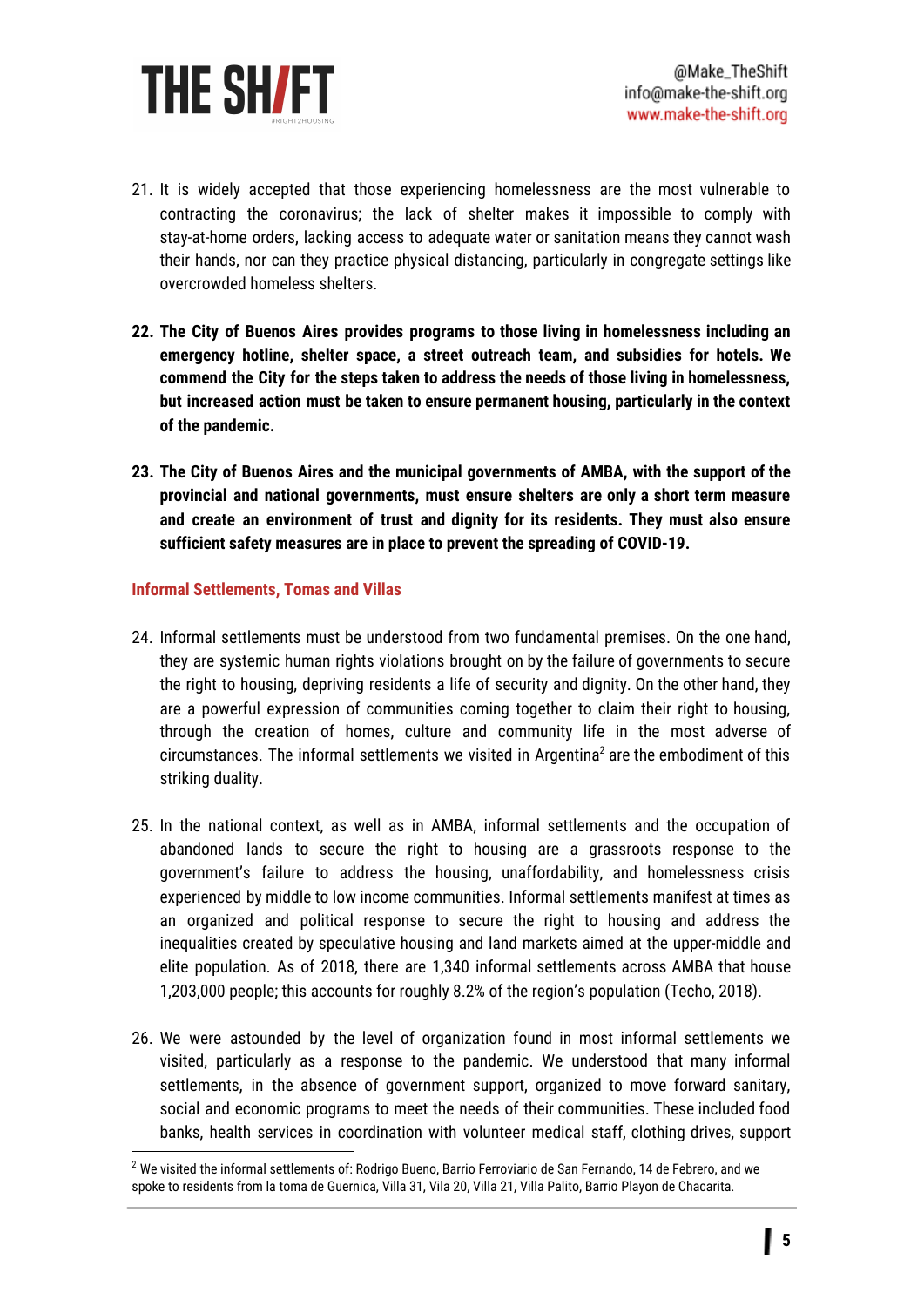

for women experiencing intimate partner violence, childcare and schooling, as well as the provision of water, electricity and garbage pick up. There is also a network between informal settlements, based in solidarity, where best practices are shared and capacity building is offered between communities.

- 27. Despite their impressive level of organization and self-sufficiency, the communities were still vulnerable to COVID-19 and some were ravaged by the virus, in large part due to government inaction. As of 26 May 2020, almost half of all cases reported in the City of Buenos Aires were in informal settlements. Villa 31 had the highest infection rate of any of these*.* Many residents there lost their lives, including noted Human Rights Defender and community leader, Ramona Medina who, in the middle of the pandemic, fought to secure access to water for her community and ended up contracting the virus.
- 28. Like Villa 31, we heard of and visited communities that do not have any access to water, health care services or sanitary products like disinfectant and alcohol gel to protect themselves from the virus. In some communities, we were told that ambulances would not enter, forcing residents to have to take public transport, drive, or hail taxis in order to reach the hospitals, not only jeopardizing their own health but that of the broader population. Many also experienced food shortages due to a loss of livelihood. Additionally, without proper connectivity, many children in informal settlements are having difficulty continuing their education through the pandemic. We commend the Government of Argentina for issuing emergency subsidies, which served to alleviate economic pressure caused by COVID-19. However, these subsidies were not sufficient to cover basic necessities throughout the course of the pandemic.
- 29. We would like to commend the City of Buenos Aires for its commitment to promoting the urbanization and inclusion of informal settlements across the city. Over the last four years, the City of Buenos Aires has constructed 6,000 housing units and made significant investments in upgrading informal settlements. A city representative expressed to us their commitment to meaningful participation of residents in the upgrading process, to ensure economic integration and respect for human rights.
- 30. Despite the aforementioned measures, residents of informal settlements reiterated to us that many felt abandoned by their governments during a pandemic that posed a threat to their lives and well-being.
- **31. Under international human rights law, the government of the City of Buenos Aires, the municipal governments in AMBA, and the province of Buenos Aires as well as the government of Argentina must take urgent measures to:**
	- **● Ensure all residents of informal settlements/encampments have access to an adequate, affordable and proximate supply of water, toilets, showers, sanitation services, soap, hand sanitizer, disinfectants, and masks. In communities with limited access to local water supply, water tankers and the equipment to create boreholes must be urgently**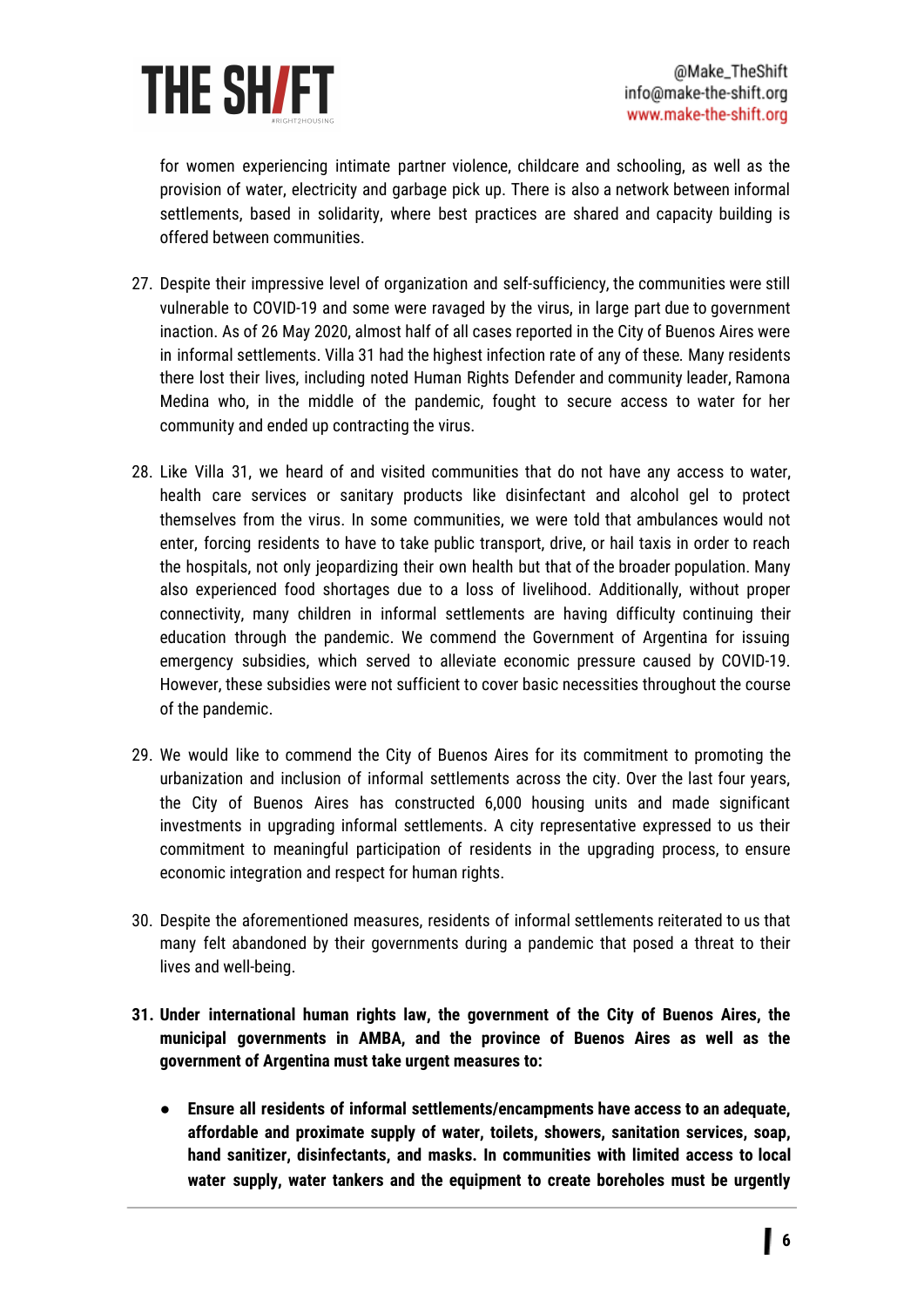

**provided. Governments must ensure that water and sanitation services are provided in a manner that allows residents to comply with strict hygiene measures and physical distancing. In particular, the municipal governments of San Fernando and Almirante Brown must urgently furnish the Barrio Ferroviario and 14 de Febrero with access to water, stable electricity, garbage collection, and access to health care including ambulance services. In the medium to long term, they must meaningfully engage with the communities to determine a path of regularization that is led by the community and compliant with international human rights standards.**

- **● Ensure residents of informal settlements have non-discriminatory access to public and private health services proximate to their communities and ensure that testing for COVID-19 is free of charge.**
- **● Work with community leaders and residents to assist them in developing emergency plans and ensure these plans are well communicated.**
- **● Recognize that residents of informal settlements/encampments often depend on the informal economy for their livelihood and ensure any emergency financial aid offered to those in the formal economy affected by the pandemic is also made available to those in the informal economy so that they do not disproportionately suffer from the economic downturn triggered by the pandemic.**
- **● Ensure access to the internet for residents of informal settlements so that children may continue to exercise their right to education when at-home learning is required.**

### **UVA Mortgages**

- 32. The 2016 public policy to create a mortgage market and provide homeownership opportunities to low- and middle-income families has failed to provide the security promised and has, infact, proven to be predatory. In its current form it is undermining the right to housing of tens of thousands of families. Under international human rights law, affordability is an essential characteristic of the right to housing and is to be based on household income rather than on what markets dictate or can bear. Because they are tied to inflation rates, the *unidad de valor adquisitivo* (UVA) mortgage loans have proven to be extremely unaffordable and unpredictable, with fluctuating interests peaking at 200% in the last 4 year period.
- 33. In the year it was created, the UVA mortgage scheme was the only one available in the country. Despite being met with skepticism by some because of the historical inflation crises that have plagued Argentina, families were told that payments would never exceed 25% of household income. Many mortgagees said to us that they were sold a dream. For low-income communities, some from informal settlements, the promise of an affordable path to homeownership meant the possibility of transferring wealth and security to their children. These promises, however, were soon dispelled as inflation has increased drastically and households face ever growing mortgage payments far exceeding 25% of their income.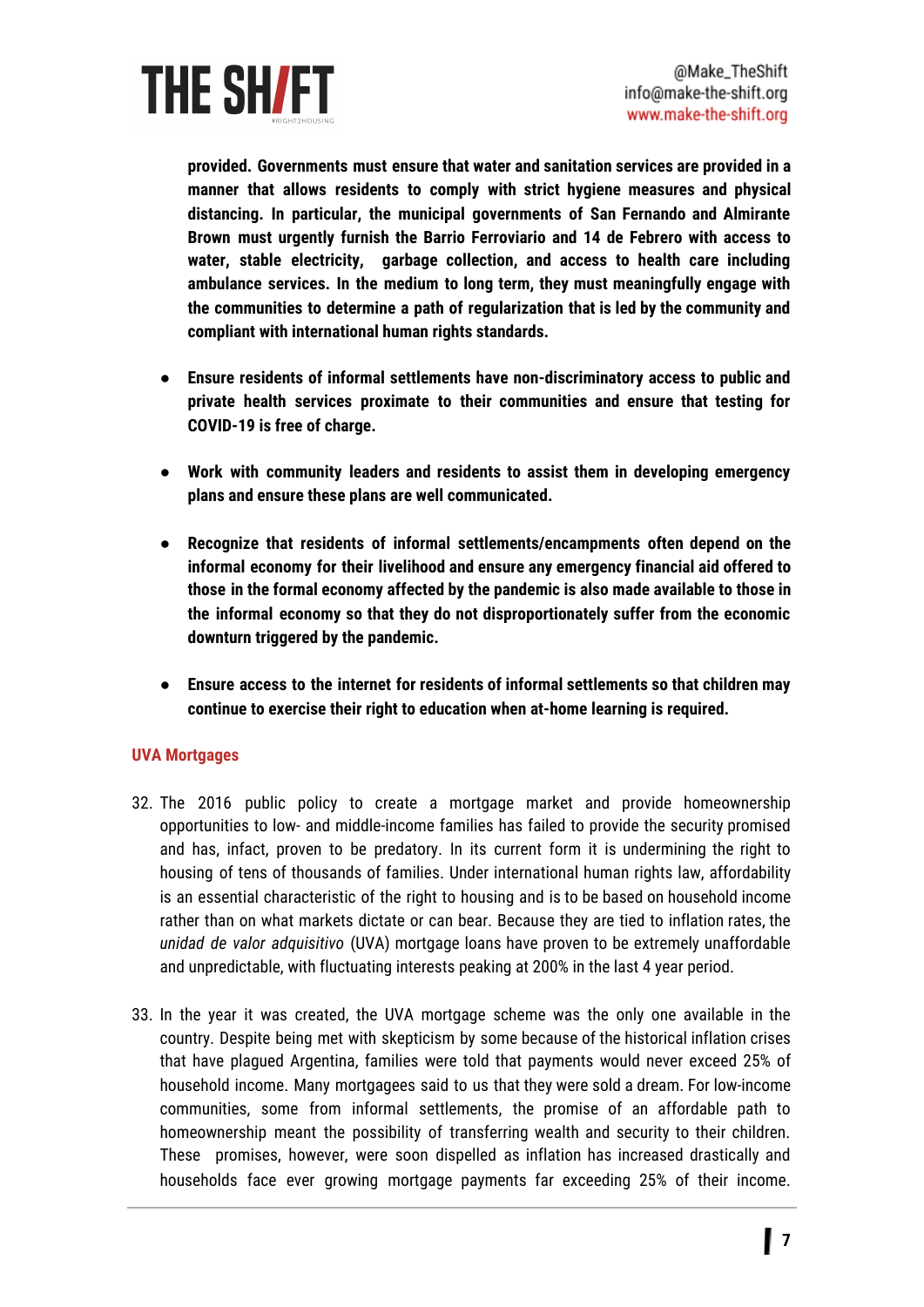

Residents in Olympic Village told us that they are having to choose between paying their mortgage or paying for food, education, healthcare or other necessities.

- 34. Today, there are a total of 100,000 households who hold UVA mortgages and approximately 1,000 of them have accrued debts that surpass 150%. The catastrophic effects that would occur if thousands of households default on their mortgages have been temporarily delayed due to Decree 320, which has frozen payments until February 2021. The payment freeze does not apply to the principal amount of the loans, which continue to increase as a result of rising inflation. In February 2021, many mortgagees will face a monthly payment that has increased by 60% relative to their last payment before Decree 320 was enacted. This increase is in addition to the arrears that have been accrued between March 2020 and February 2021. Several individuals expressed to us that due to the increase in monthly payments and with the loss of livelihood caused by the pandemic, it will be impossible to cover their mortgage payments and debt once Decree 320 expires. The families we met are suffering extreme anxiety about what the future holds.
- 35. Government officials told The Shift that they understand the very difficult situation the UVA loans have created for many families. Though a plan to address the situation is not in place, we were told that a fair solution is being worked on.
- **36. As a virtue of the UVA mortgages being issued by the Central Bank of Argentina and the central banks of the provinces, we are sympathetic to the notion that for economic well-being the repayment of these mortgages may be important. This difficult reality, however, cannot justify violations of the right to housing. Any fair solution developed by the government must be in keeping with their obligations under international human rights law. Thus, governments in Argentina must address the imminent risk of eviction faced by thousands of families and/or crippling debt, by:**
	- **● Restructuring UVA mortgages so that they are no longer tied to inflation and instead are based on the** *Hogar* **Formula. Governments must ensure that mortgage payments moving forward do not exceed 30% of household income. 3**
	- **● Ensuring that UVA mortgagees do not emerge from the pandemic overburdened with mortgage arrears. The Government of Argentina must provide debt forgiveness and debt repayment plans that do not incur punitive interests. Any repayment plan coupled with mortgage payments should constitute approximately 35% of household income and not exceed 50%.**

#### **Precarious Housing of Renters**

37. Of particular concern to The Shift is the over-indebtedness of many renters, resulting in overcrowded housing and placing them at serious risk of eviction. Prior to the pandemic we

<sup>3</sup> The *Hogar* formula is based on the evolution of household income and inflation rates. Adjustments for inflation rates, however, are capped at 2%.